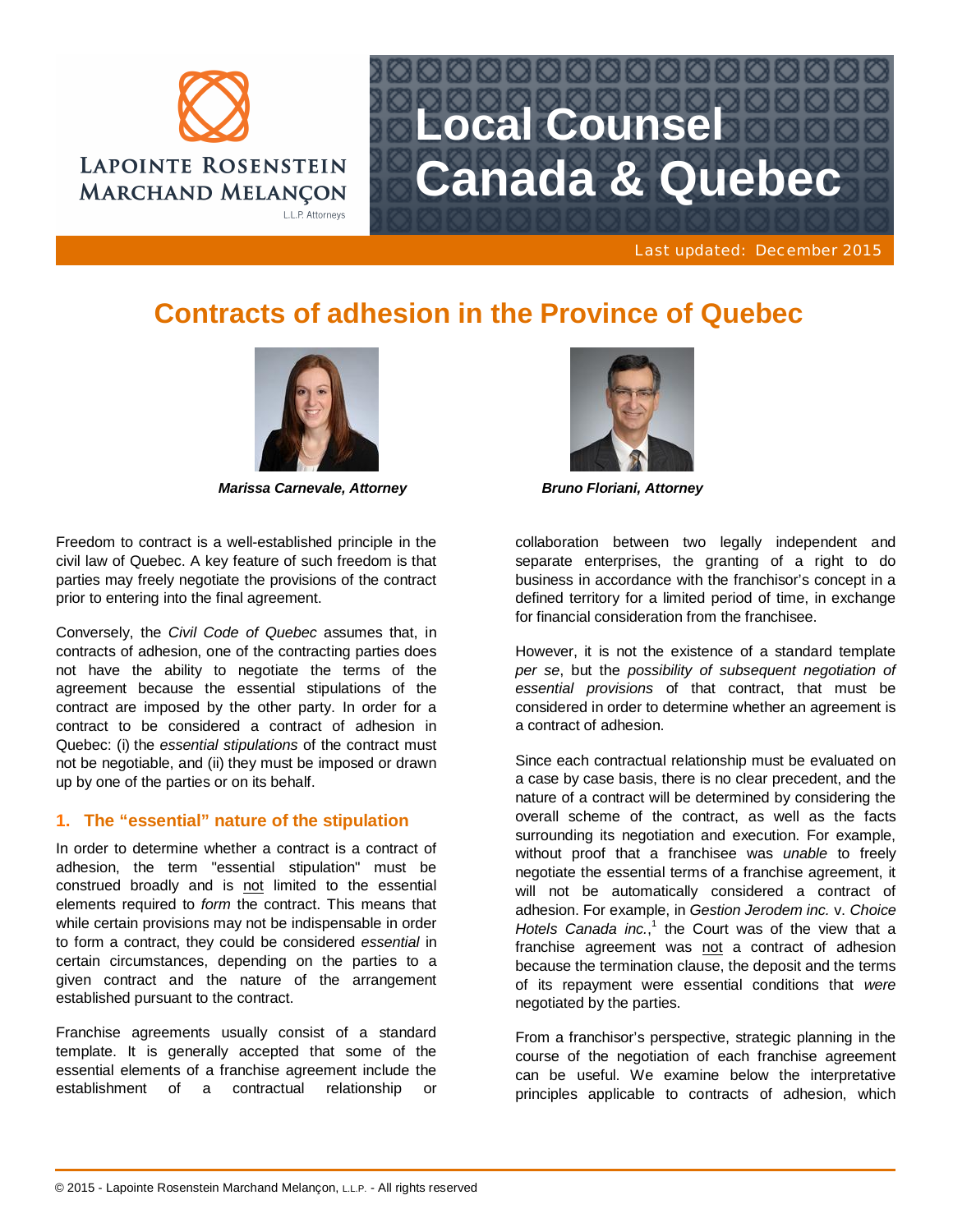provide additional insight into the reasons for paying special attention to the negotiation process which leads to entering into a franchise agreement in Quebec.

## **2. Interpretation principles applicable to contracts of adhesion**

In order to reduce the inequity in bargaining power between parties to a contract of adhesion, the *Civil Code of Quebec* includes specific provisions that favour the adhering party (i.e., the party upon which the essential terms of the contract are imposed) and are designed to protect that party, because adhesion contracts are generally drafted by or on behalf of the party that has greater bargaining power. As such, the latter generally bears the risk of any ambiguous or unclear provisions.

#### **2.1 External clauses**

An "external clause" is a provision set out in a document that is physically separate from the main agreement or instrument but that, according to a clause of the main agreement, is deemed to form an integral part thereof. External clauses may be used to supplement contractual provisions and to simplify the content of a contract. In the franchising context, these clauses are typically found in manuals, regulations, policies and other documents which are prepared by or on behalf of a franchisor and imposed upon a franchisee, and their content is generally meant to be mandatory.

In principle, a clause contained in an external document is not enforceable against a party to a contract unless it is incorporated by reference into the main contract. This basic requirement applies to both contracts of adhesion and all other contracts.

However, in contracts of adhesion, an external clause must be brought to the attention of the adhering party (i.e., the adhering party must receive a copy of the external clause prior to the execution of the main agreement that refers to an external clause), failing which the external clause can be declared unenforceable by a court if the adhering party undertakes the appropriate recourse. In addition, amendments to an external clause must be brought to the attention of the adhering party where the changes occur after the contract is signed. In circumstances where an extranet is used to circulate updated materials, a notification should be provided to franchisees when content is updated or replaced.

In all other contracts, an external clause does not need to be brought specifically to the attention of the other party; there must simply be actual *knowledge* of the clause at the time the contract is entered into. This knowledge is presumed where the contract explicitly and precisely refers to the external clause (but it can also be established by other means).

## **2.2 Illegible or incomprehensible clauses**

According to the Civil Code of Quebec, a clause that is illegible or incomprehensible to a reasonable person may be declared unenforceable if the adhering party undertakes the appropriate recourse, unless the other party proves that an adequate explanation of the nature and scope of the clause was given to the adhering party.

An "illegible" clause is one that is *physically* impossible or very difficult to read due to the quality of the ink, the type or font size or the position of the text.

An "incomprehensible" clause refers to that which is *intellectually* impossible to understand, overly technical, unnecessarily complex or simply incoherent.

# **2.3 Abusive clauses**

The *Civil Code of Quebec* also provides adhering parties with a certain level of protection with respect to abusive clauses by giving courts broad discretionary powers to interpret clauses that would distort the fundamental nature of a contractual arrangement. The courts have adopted a very stringent test in order for a clause to rise to the level of being considered abusive, and clauses must be examined in context in order to determine whether they satisfy the test. A court must assess the validity of a clause by examining the context in which the agreement was entered into, as well as the other provisions of the contract itself. In order for a contractual provision to be considered abusive, it must be inconsistent with wellestablished principles of good faith.

It has been recognized that while a clause may not be abusive simply by reason of its *presence* in a contract, the *application* of that same clause or the *exercise* of the rights which arise under that clause may, in turn, be abusive. These are also matters which are determined on a case by case basis in light of the facts of each particular case.

#### **2.4 Interpretation in favour of the adhering party**

Finally, the *Civil Code of Quebec* requires that, where there is a doubt, a contract of adhesion be interpreted in favour of the adhering party. However, a contractual provision must be ambiguous or unclear before this